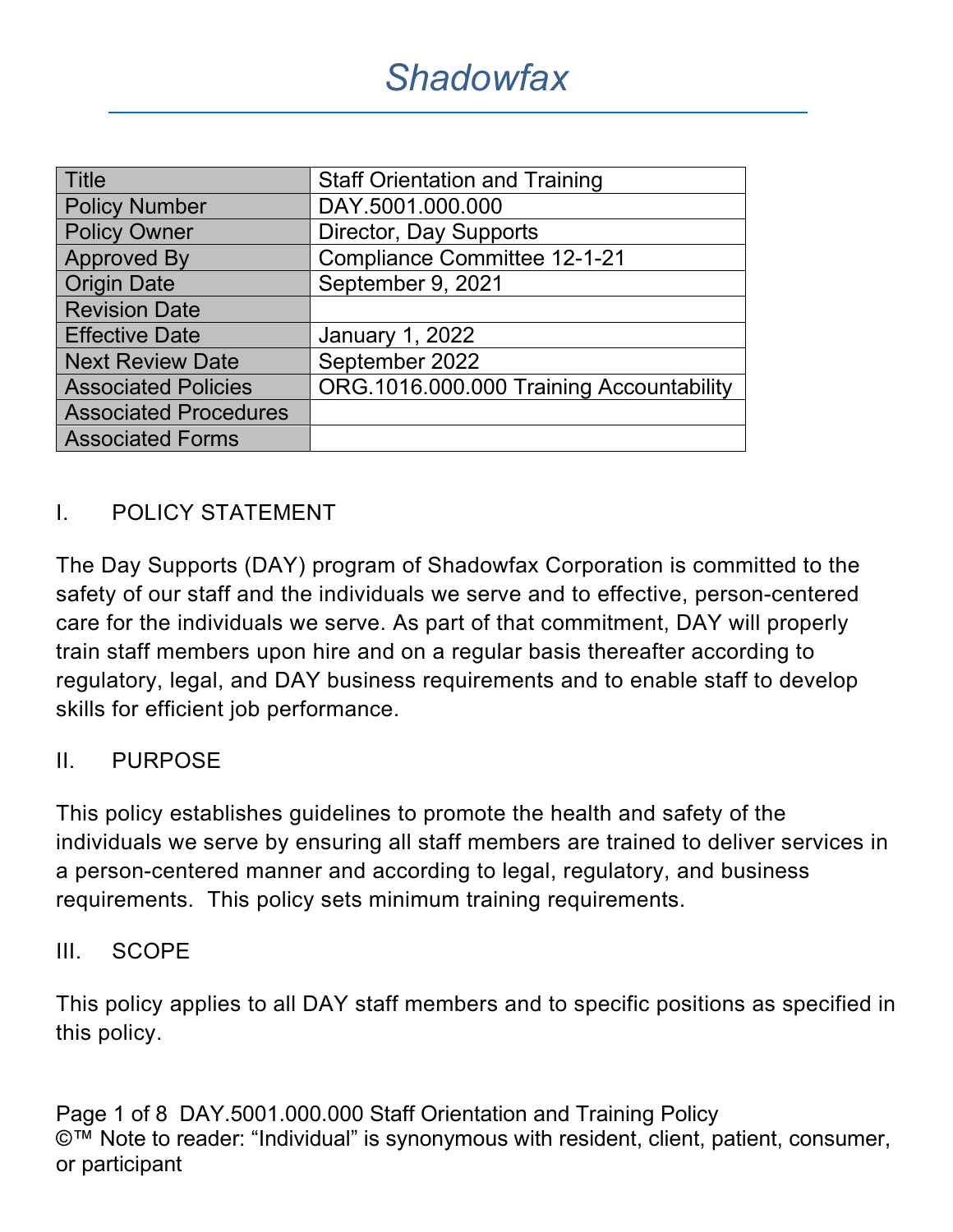### IV. GENERAL

This policy is based on the standards set by PA Code Title 55 Chapters 6100, 2380, 2390 and PA Code Title 6 Chapter 11.

## V. POLICY

DAY shall meet the training requirements necessary to maintain appropriate licensure or certification per applicable regulations.

Training may be delivered in-person by Shadowfax staff or outside instructors, via reading materials, or via online training; specific training courses, titles and delivery methods may change as needed, and are outlined in DAY.5001.001.000 Staff Orientation and Training Procedure.

#### ORIENTATION TRAINING

On or before the first date of work, all newly hired staff will be trained in fire safety, including:

- general fire safety
- evacuation procedures
- responsibilities during fire drills
- the designated meeting place outside the facility or within the fire safe area in the event of an actual fire
- smoking safety procedures if individuals or staff persons smoke at the facility
- the use of fire extinguishers, smoke detectors and fire alarms
- and notification of the local fire department as soon as possible after a fire is discovered.

Prior to providing service to an individual in our program, staff shall be trained on how to provide the service in accordance with the individual's support plan.

Orientation training must be completed within 30 days of hire and is required for full and part-time positions:

Page 2 of 8 DAY.5001.000.000 Staff Orientation and Training Policy ©™ Note to reader: "Individual" is synonymous with resident, client, patient, consumer, or participant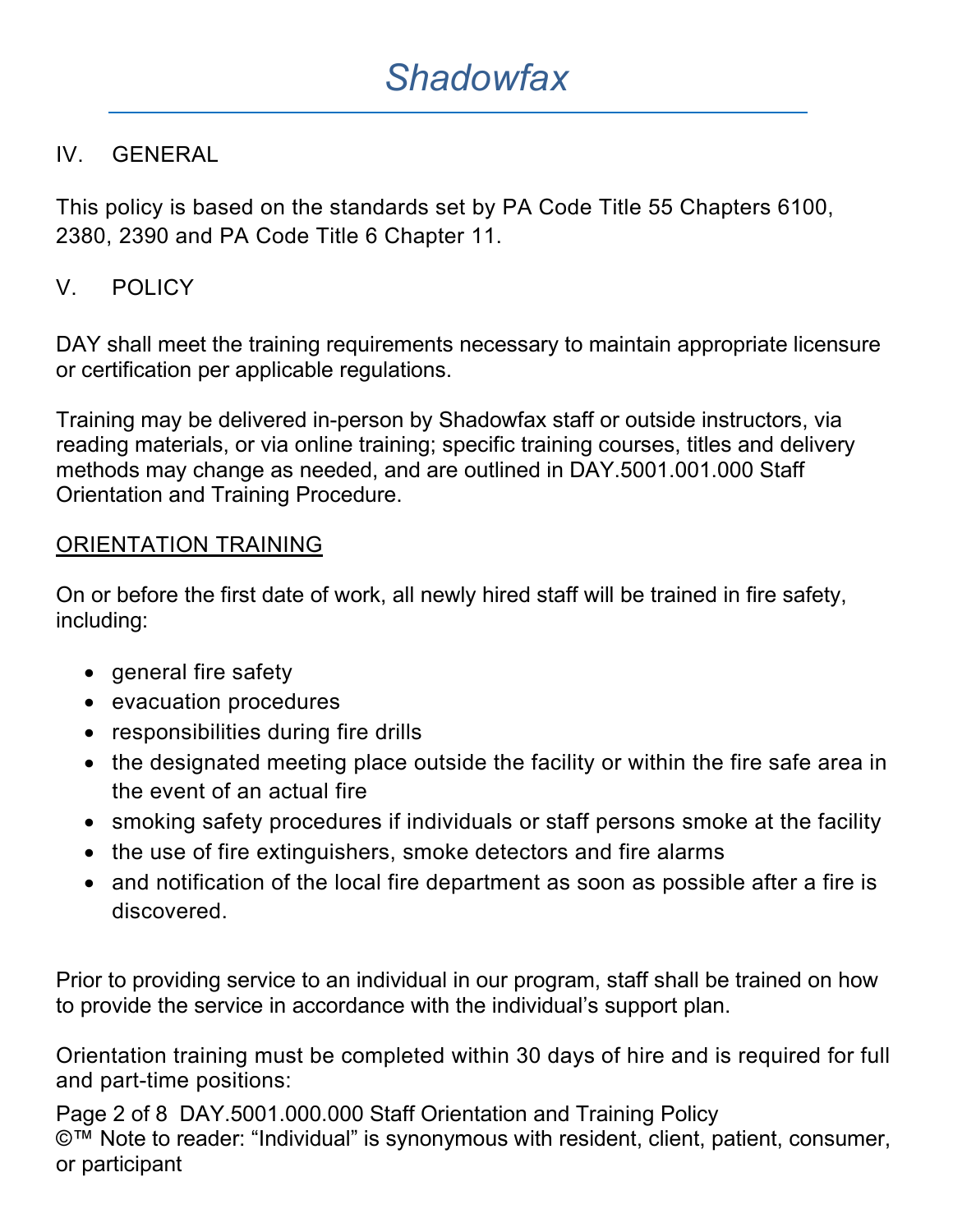- management, program, administrative and fiscal staff
- dietary, housekeeping, maintenance and ancillary staff.
- direct service professionals or equivalent positions
- paid and unpaid interns who will work alone with individuals
- consultants and contractors who are paid or contracted by DAY and who will work alone with individuals. Any consultant or contractor who provides a service for fewer than 30 days within a 12-month period and who is licensed, certified or registered by the department of state in a health care or social service field is not required to take Shadowfax orientation training.

At a minimum, orientation training will include:

- 1. The application of person-centered practices, community integration, individual choice and supporting individuals to develop and maintain relationships.
- 2. Shadowfax Mission, Vision, and company policies and procedures applicable to staff or individuals in the DAY program
- 3. DAY Supports program, including staff roles and responsibilities, and DAYspecific policies and procedures
- 4. Fraud and abuse
- 5. The prevention, detection and reporting of abuse, suspected abuse and alleged abuse and neglect in accordance with the older adults protective services act (35 p.s. § § 10225.101—10225.5102), the child protective services law (23 pa.c.s. § § 6301—6386), the adult protective services act (35 p.s. § § 10210.101—10210.704) and applicable protective services regulations.
- 6. Individual rights.
- 7. Recognizing and reporting incidents.
- 8. Job-related knowledge and skills
- 9. Job-shadowing with an existing Shadowfax staff member.
- 10. Health and safety precautions including infection control
- 11. Confidentiality
- 12. Community Participation Supports Training this training must be completed within 60 days of hire.

Page 3 of 8 DAY.5001.000.000 Staff Orientation and Training Policy ©™ Note to reader: "Individual" is synonymous with resident, client, patient, consumer, or participant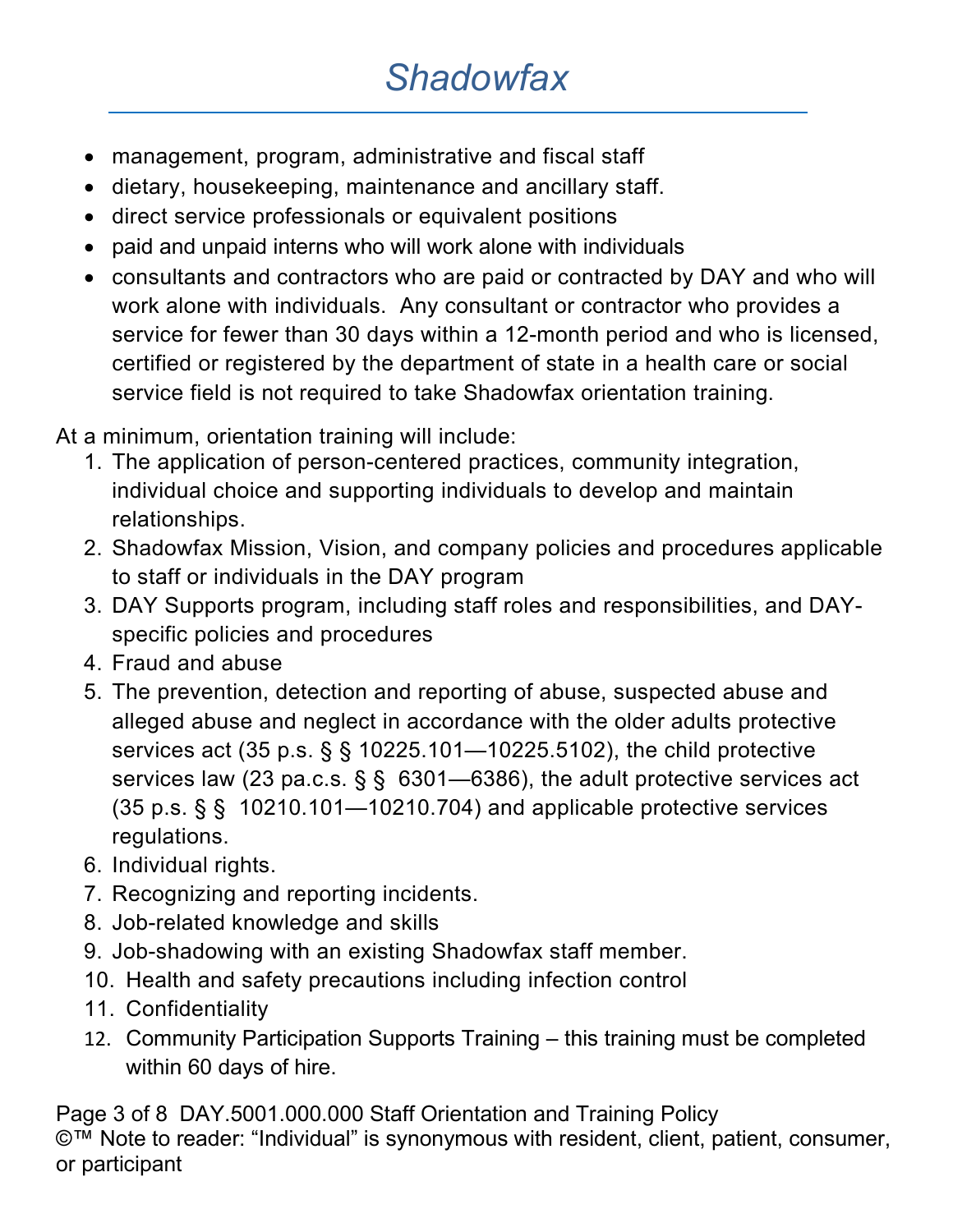In addition to the requirements above, new hires are required to take Program Specific Training (PST), led by the Associate Directors, to be completed within six (6) months of hire. During the training period, staff may be eligible for raises based on PST test results.

#### Services Provided to Seniors

For services provided to seniors (defined as individuals over 60), additional orientation training must be completed within the first 90 days after hire:

- 1. Positive approaches for behavior management
- 2. Interdisciplinary approach
- 3. Body mechanics/transfer techniques.

#### VOC Certification

All Program Specialists, Program Manager 1's, and CPS supervisors in the vocational setting must take training on discovery, job creation and job site training to become a Certified Employment Support Professional within 60 days of employment.

#### ANNUAL TRAINING

The training year is defined as the calendar year from January 1 to December 31. Staff are expected to complete the required training by November 30.

All DAY staff will receive training each year to maintain and improve their skills and knowledge.

24 hours of training related to job skills and knowledge is required each year for:

- direct support professionals, i.e., Community Support staff
- Shadowfax direct supervisors of direct support professionals, i.e., Associate Directors and Program Specialists

12 hours of training related to job skills and knowledge is required each year for:

Page 4 of 8 DAY.5001.000.000 Staff Orientation and Training Policy ©™ Note to reader: "Individual" is synonymous with resident, client, patient, consumer, or participant • management, program, administrative and fiscal staff persons.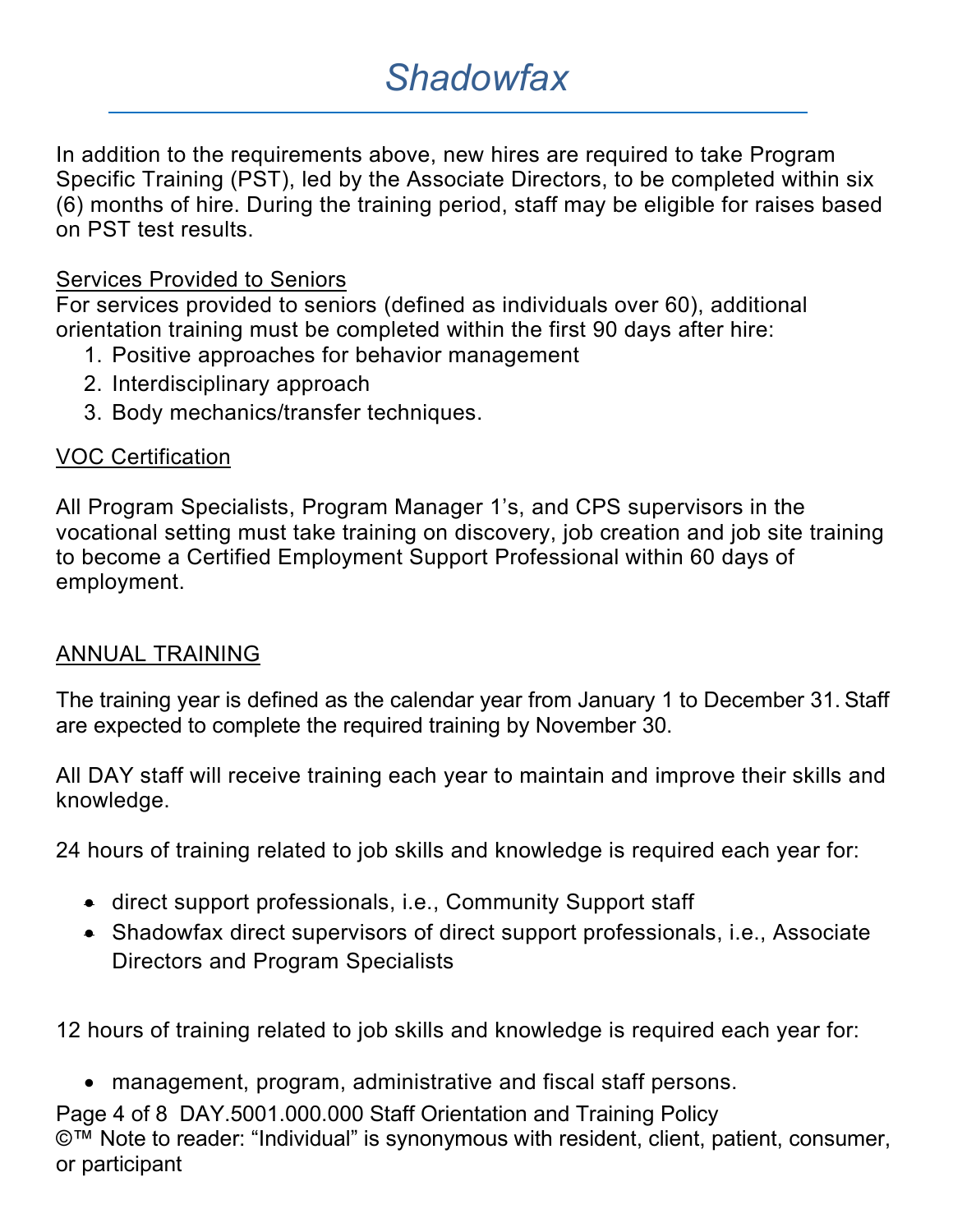- dietary, housekeeping, maintenance and ancillary staff. If DAY does not own the building where services are provided, staff people who work for or are contracted by the building owner/company who provide dietary, housekeeping, maintenance or ancillary services are not required to take Shadowfax annual training.
- consultants and contractors who are paid or contracted by DAY and who will work alone with individuals. Any consultant or contractor who provides a service for fewer than 30 days within a 12-month period and who is licensed, certified or registered by the department of state in a health care or social service field is not required to take Shadowfax annual training.
- volunteers who work alone with individuals.
- paid and unpaid interns who work alone with individuals.

At a minimum, the annual training will include:

- 1. The application of person-centered practices, community integration, individual choice, and supporting individuals to develop and maintain relationships.
- 2. Individual rights.
- 3. Fraud and financial abuse prevention.
- 4. The prevention, detection and reporting of abuse, suspected abuse and alleged abuse, and neglect in accordance with the older adults protective services act (35 p.s. § § 10225.101—10225.5102), the child protective services law (23 pa.c.s. § § 6301—6386), the adult protective services act (35 p.s. § § 10210.101—10210.704) and applicable protective services regulations.
- 5. Recognizing and reporting incidents.
- 6. Individual complaint resolution.
- 7. DAY-specific policies and procedures.
- 8. Shadowfax company policies and procedures applicable to staff or individuals in the DAY program.
- 9. The safe and appropriate use of behavior supports if the person works directly with an individual.

Page 5 of 8 DAY.5001.000.000 Staff Orientation and Training Policy ©™ Note to reader: "Individual" is synonymous with resident, client, patient, consumer, or participant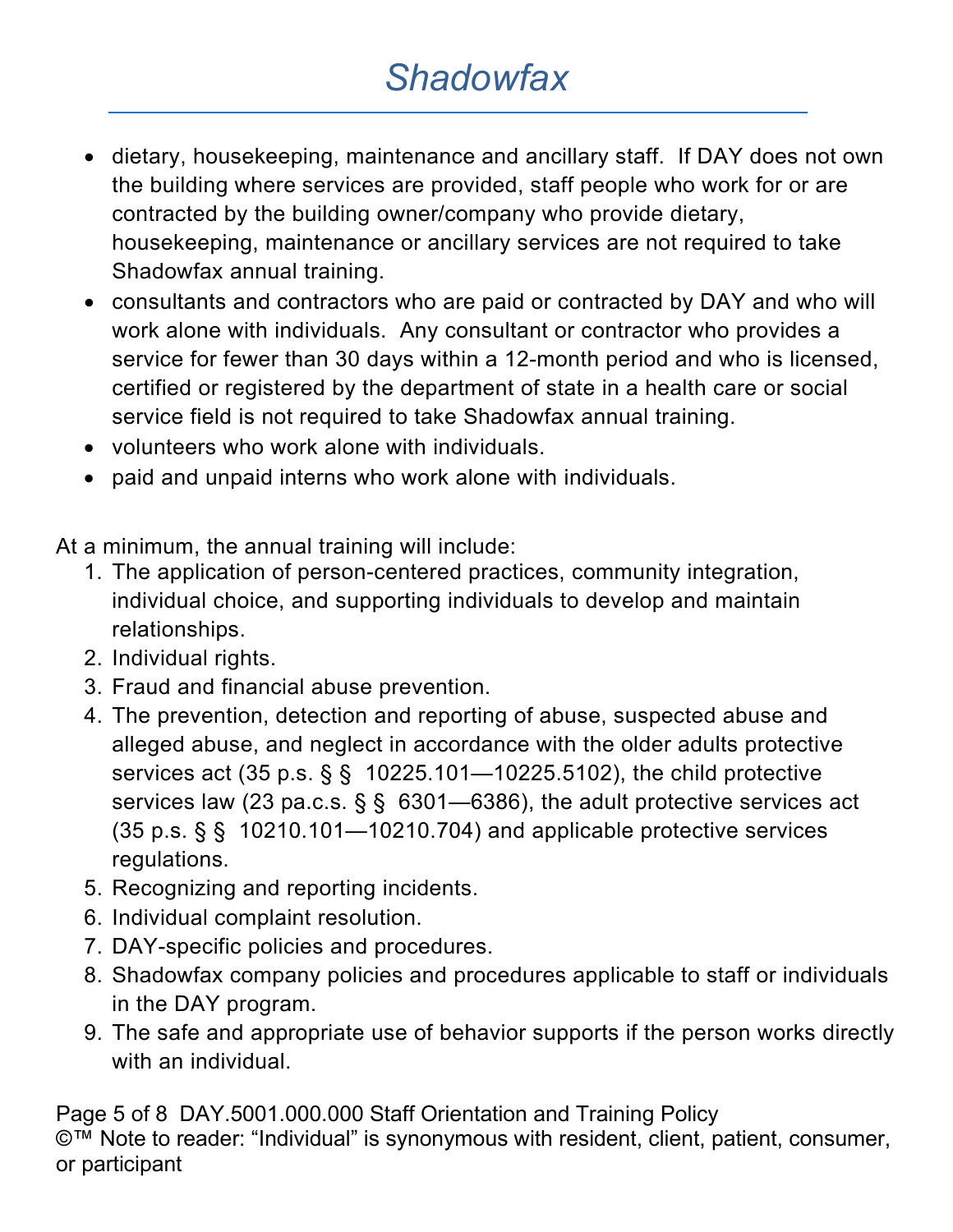10. Implementation of the individual plan if the person works directly with individuals

#### SENIOR TRAINING

For services provided to seniors, defined as individuals over 60 in the Adult Training Facility (ATF) 2380 regulations setting only, the following additional annual training includes:

- 1. Positive approaches for behavior management
- 2. The needs of the clients 60 and over.
- 3. Body mechanics/transfer techniques

The Nursing staff will conduct quarterly training for all DAY staff who work with seniors in the ATF (2380) setting regarding the needs of clients in centers, including infection control.

## TRAINING FOR EMERGENCY SITUATIONS

A person certified as a trainer by a hospital or other recognized health care organization shall train, certify and recertify staff in cardio-pulmonary resuscitation (CPR), first aid and Heimlich techniques. There shall be at least one (1) staff for every 18 individuals, with a minimum of two (2) staff present at the facility at all times who have had this training within the past year.

If a staff member has formal certification from a hospital or other recognized health care organization that is valid for more than one (1) year, the training is acceptable for the length of time on the certification.

Program specialists and direct service workers shall be trained annually by a fire safety expert in:

- general fire safety
- evacuation procedures
- responsibilities during fire drills

Page 6 of 8 DAY.5001.000.000 Staff Orientation and Training Policy ©™ Note to reader: "Individual" is synonymous with resident, client, patient, consumer, or participant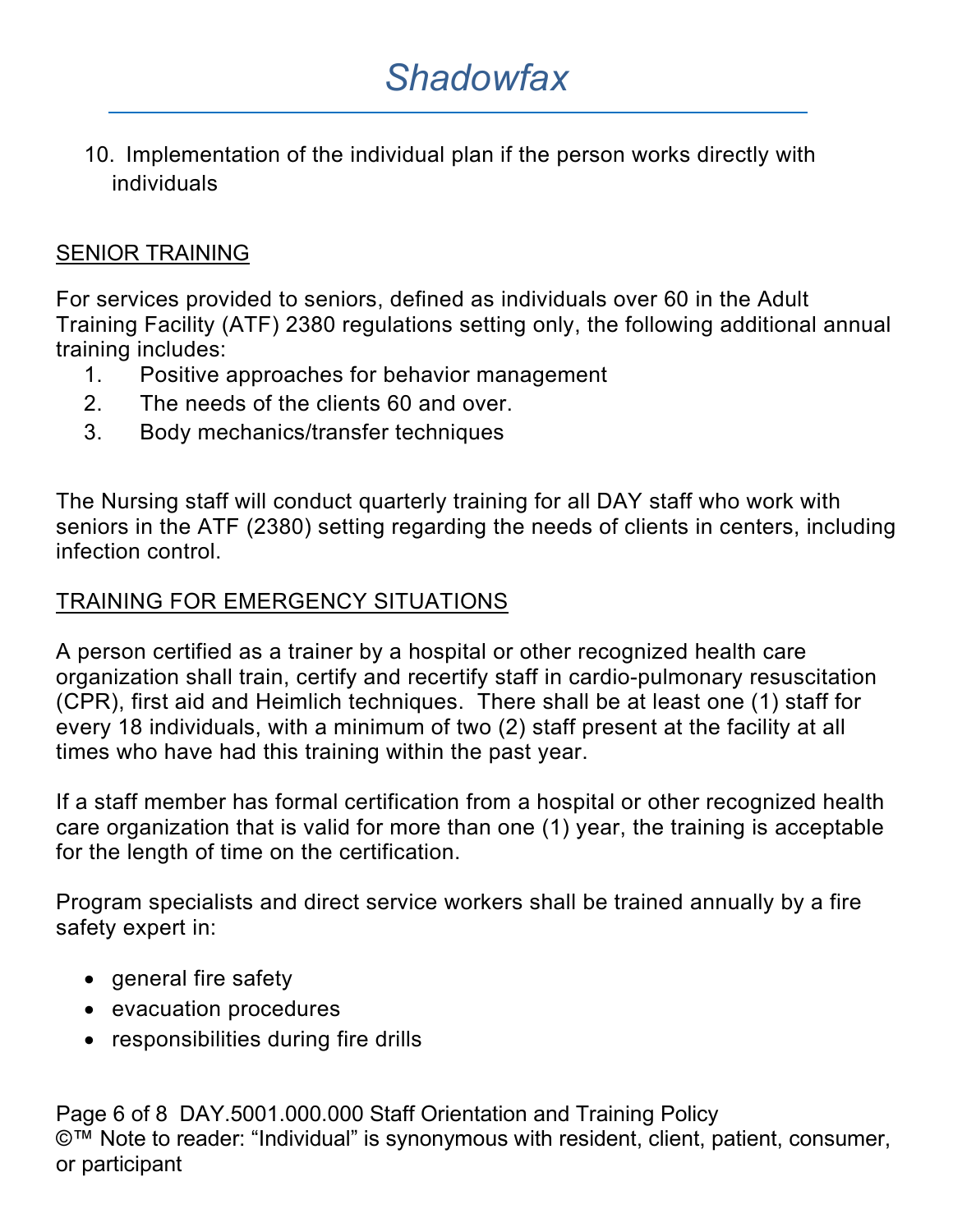- the designated meeting place outside the facility or within the fire safe area in the event of an actual fire
- smoking safety procedures if individuals or staff persons smoke at the facility
- the use of fire extinguishers, smoke detectors and fire alarms
- and notification of the local fire department as soon as possible after a fire is discovered.

## BEHAVIOR SUPPORT TRAINING

- Staff who implement or manage a behavior support component of an individual plan shall be trained in the use of the specific techniques or procedures that are used.
- If a physical restraint will be used, the staff person who implements or manages the behavior support component of the individual plan shall have experienced the use of the physical restraint directly on themself.

### TRAINING RECORDS

Shadowfax's Training Department will keep a training record for each person trained. Records of orientation training and on-going training will be kept, including, at a minimum:

- the training source and content, including qualifications of all trainers
- dates and length of training
- staff persons attending and copies of certificates received

Shadowfax's Training Department will make the curriculum and trainer or organization qualifications available to the Department for review at the time of initial licensing and annual re-licensing inspection, according to policy ORG.1018.000.000 Access to Records.

VI. OVERSIGHT

Page 7 of 8 DAY.5001.000.000 Staff Orientation and Training Policy ©™ Note to reader: "Individual" is synonymous with resident, client, patient, consumer, or participant